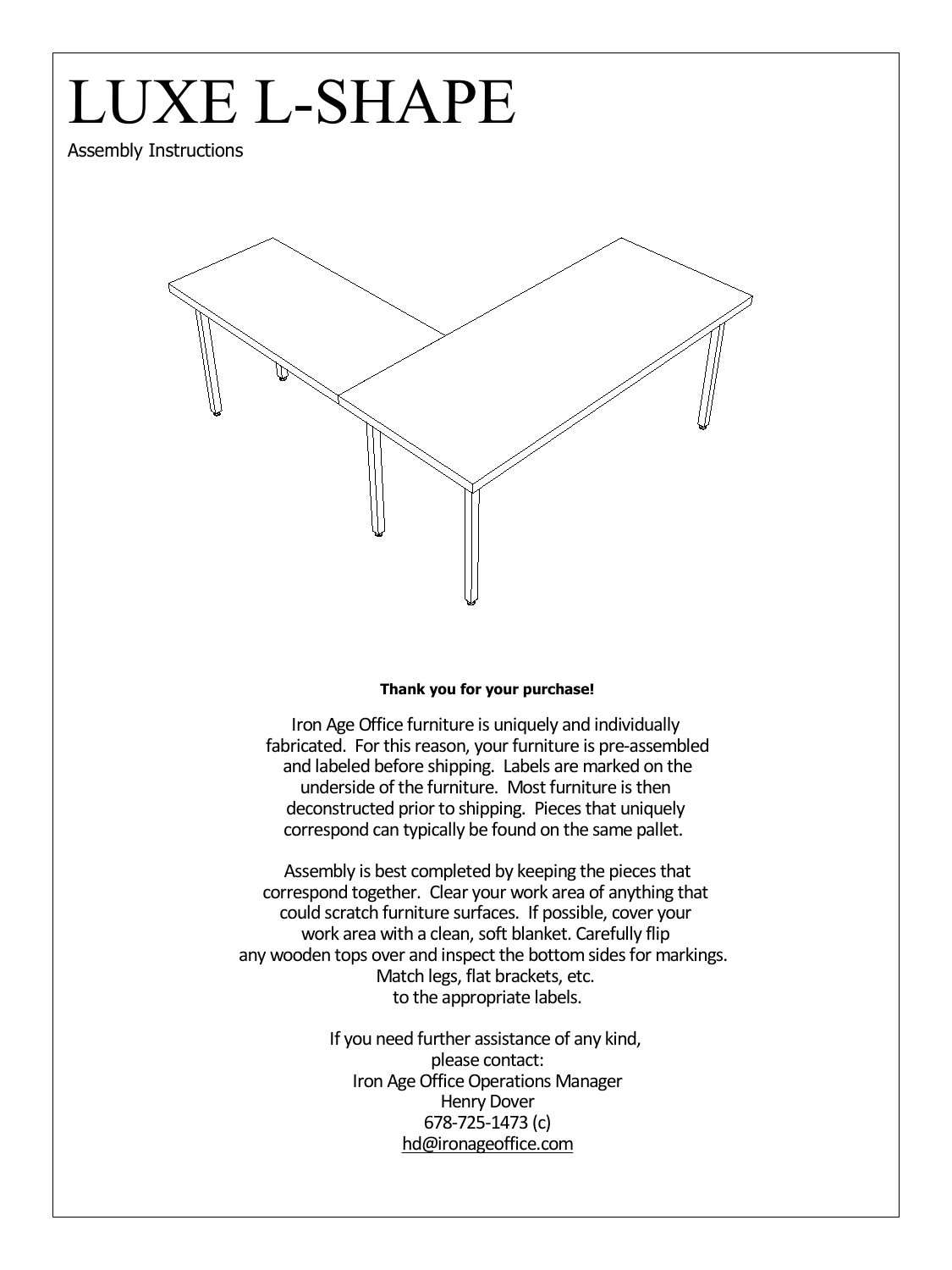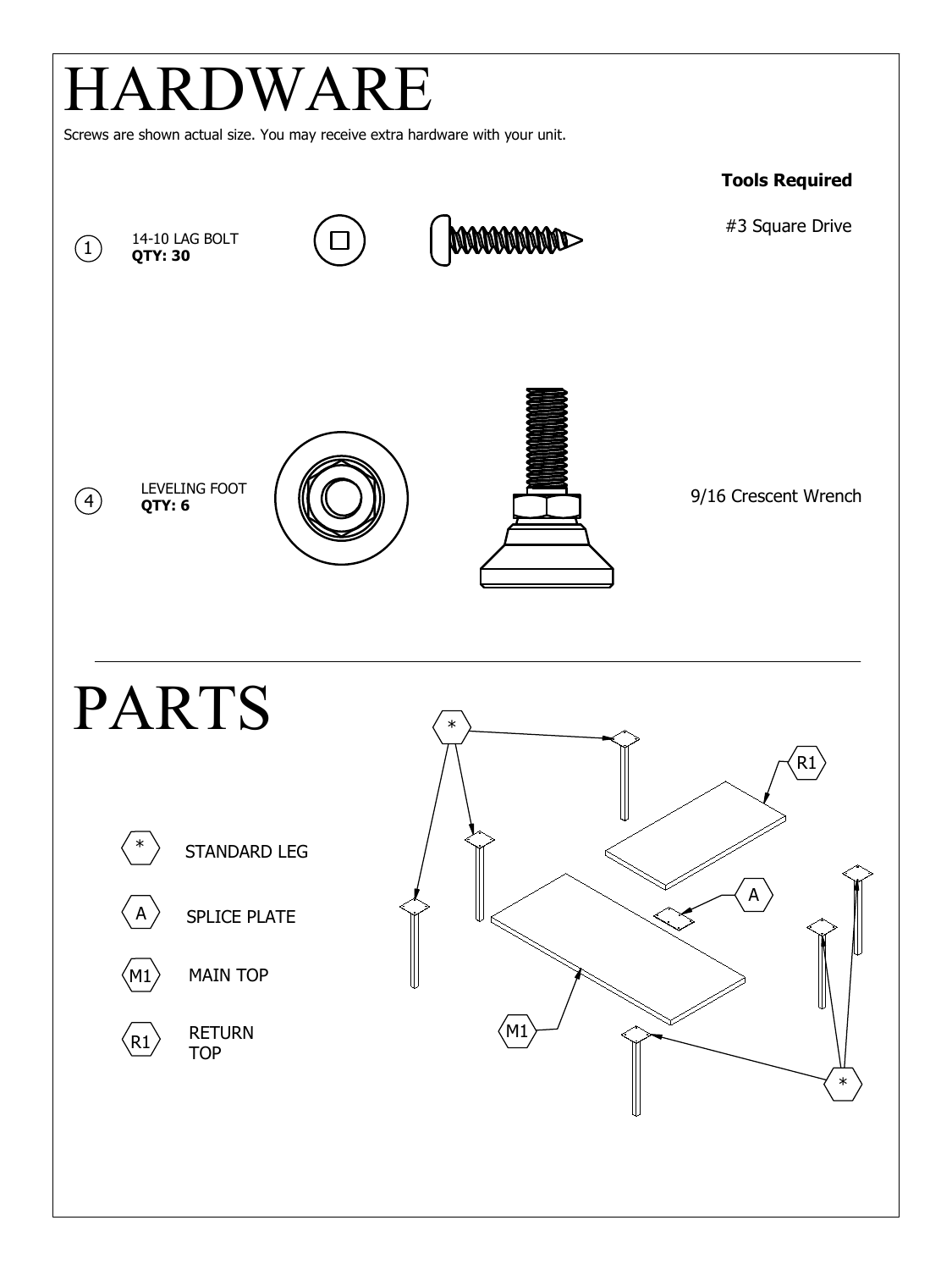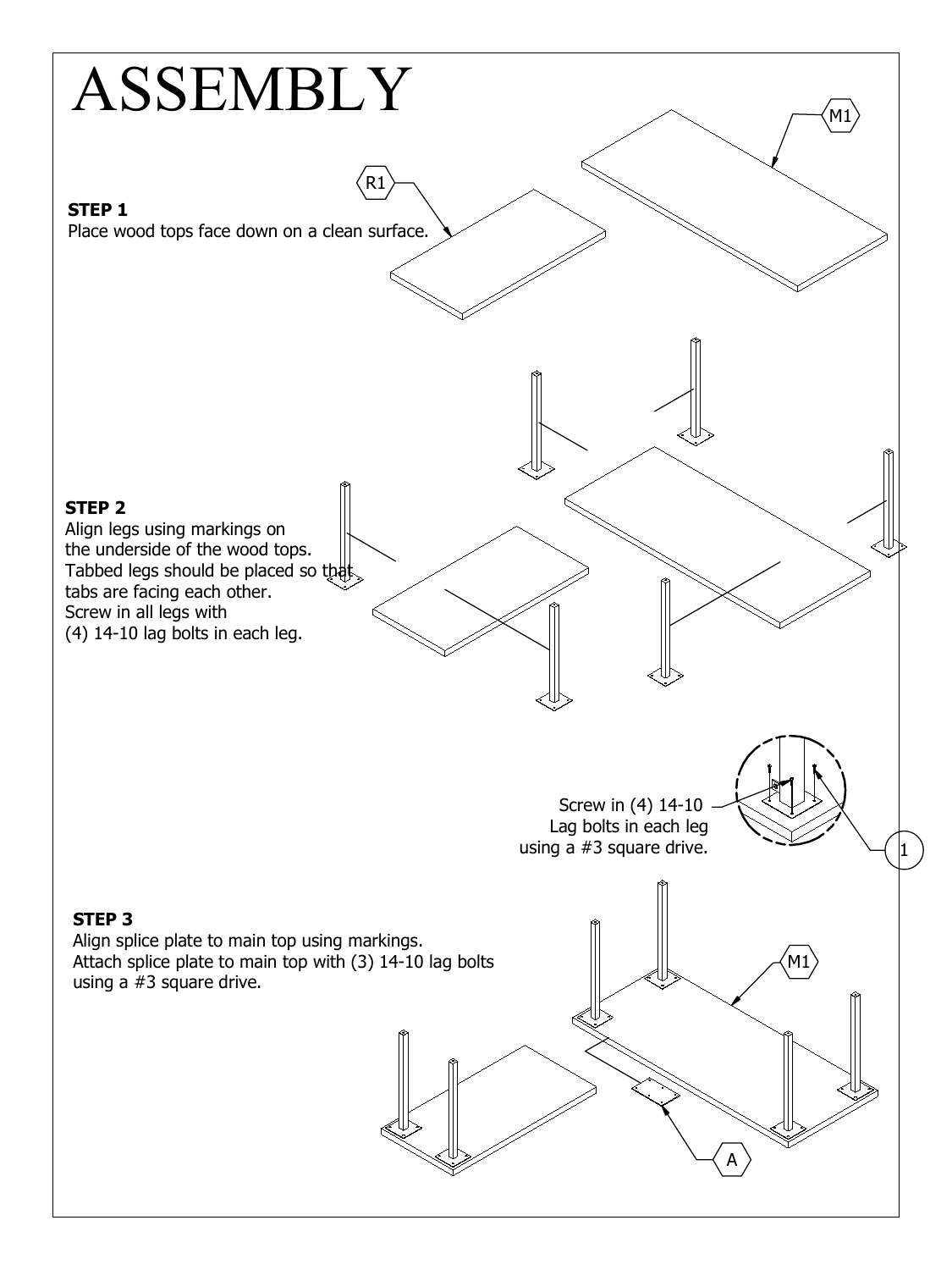## ASSEMBLY

### **STEP 4**

Screw in (1) leveling foot into each leg with <sup>a</sup> 9/16 crescent wrench.

**STEP 5** Flip main desk to upright position. Flip return align to main desk. Secure with (3) lag bolts into the shared plice plate on the underside of the return. Secure return to main desk with (3) lag bolts into shared splice plate using <sup>a</sup> #3 square drive. 1 A